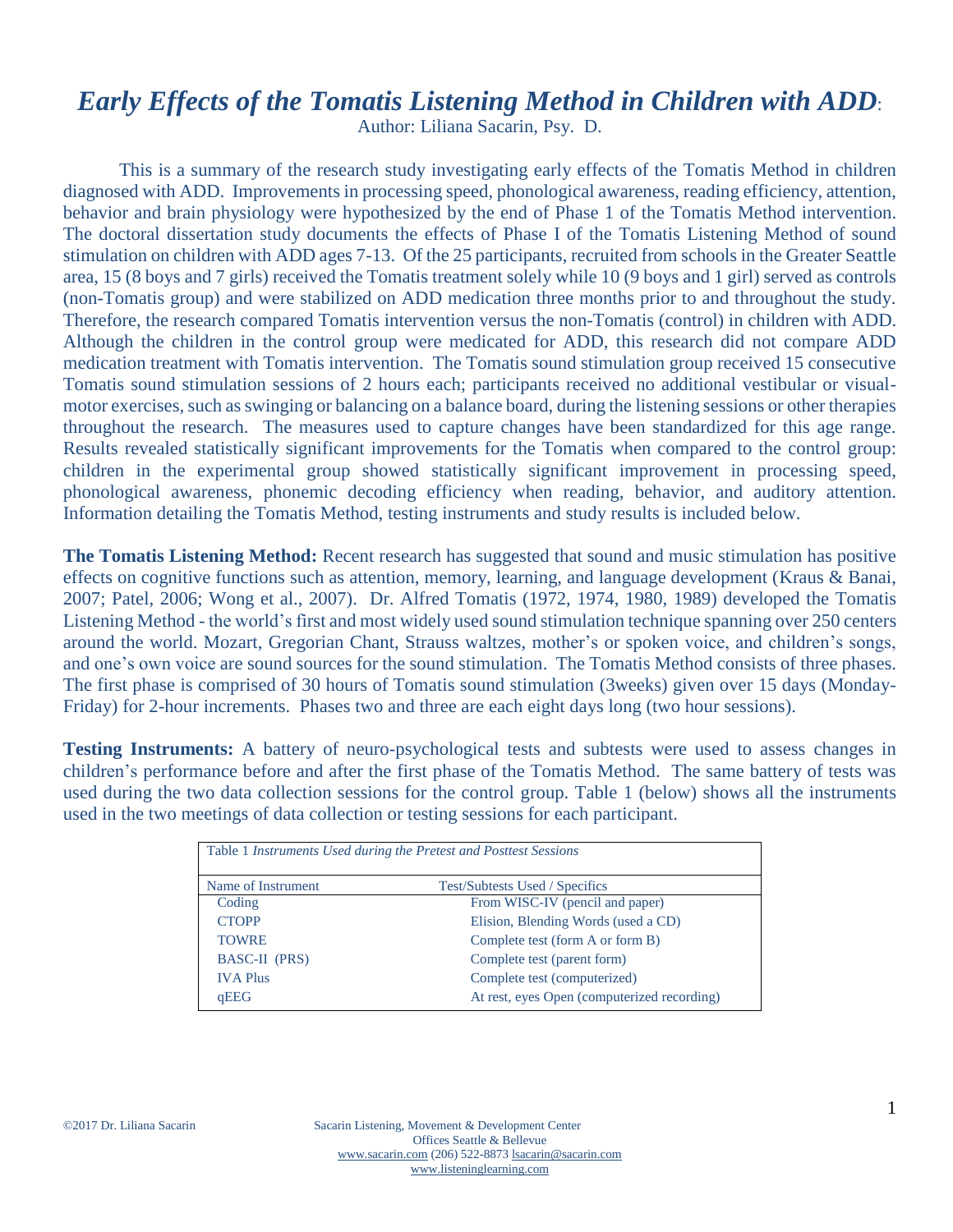## **Results: Cognitive, Behavioral, and Attention Measures**

*Processing speed.* The increase in processing speed between pre- and post-testing in the Tomatis group averaged 66.6% of a standard deviation (2.3 standard score [SS] points) improvement after only three weeks of Tomatis Method treatment. The control group improvement was a negligible 0.1 SS points. These findings confirmed the hypothesis that the first phase of the Tomatis Method significantly improves visual perceptual and graphomotor processing speed, which requires sustained attention and adaptation. These findings were statistically supported at a 99% confidence interval  $(p = 0.01)$ .

**Phonological processing.** The Tomatis group improved their performance in phonological awareness by an average of 8 SS points upon completion of the first phase of the Tomatis Method treatment. This increase in performance represents a gain of 53% of a standard deviation. The control group, on the other hand, showed a very slight improvement of only 1 SS point on average, or 6.6% of a standard deviation. These findings were statistically supported at a 98% confidence interval  $(p = 0.02)$ .

*Reading efficiency.* Children who received the Tomatis sound stimulation intervention improved their decoding speed while also maintaining or improving their decoding accuracy. The findings on the Phonemic Decoding efficiency subtest were statistically supported at a 96% confidence interval  $(p = 0.04)$ . Preliminary findings of the study on the Sight Word efficiency subtest showed a slight improvement in the Tomatis group when compared to the control group ( $p = 0.13$ ). Therefore, while the results of the phonemic decoding efficiency subtest are significant, and may be suggestive of gains in reading fluency with just the first phase of the Tomatis, continued Tomatis Method treatment may be required in order to see similar improvements in sight word efficiency.

*Behavioral observation.* The Tomatis group showed significant improvement in attention as observed by their parents (6 point improvement). While the average *t score* on the Attention Problems scale in the pretest fell in the "clinically at risk" range ( $t = 66$ ), the posttest score (average  $t = 60$ ) bordered on the "average" range, which requires a *t* score of 59. Similarly, the overall challenging behavior measured by the BSI improved significantly from the "clinically at risk" range  $(t = 61)$  to well into the "average" range with an average *t* score of 55. The initial behavior scores on both scales for the control group improved by only 1 *t* point: Attention Problems ( $t =$ 66) and BSI  $(t = 68)$ . The average scores for the control group remained in the "clinically at risk" range. The predicted behavior improvement findings in the thesis are consistent with previous research supporting the effect of the Tomatis Method on this area of development (Gilmor, 1999). These findings were statistically supported for both subscales at a 98% confidence interval  $(p = 0.02)$ .

*Attention:* There was statistically significant improvement of the Auditory Attention Quotient (AAQ) for the Tomatis group in comparison to the control group  $(p = 0.2)$ . While there was a slight increase in performance for the Tomatis group in comparison to the control group, the difference between the two groups' Visual Attention Quotient (VAQ) over time did not reach significance  $(p = 0.03)$ . When asked to engage both auditory and visual attention, the difference in performance between the Tomatis and the control group on the Full Scale Attention Quotient (FSAQ) (composed of the AAQ and VAQ) were marginally significant at a 92% confidence interval  $(p = 0.08)$ .

*Neurophysiological Measures (qEEG):* Statistically significant changes in the qEEG spectral maps were observed in the Tomatis group when comparing pre- and post-treatment recordings (Figure 1). The theta/beta ratio at the midline (central and parietal) recording sites was larger after the first phase of the Tomatis treatment. This preliminary outcome of the ratio was contrary to expectations. However, further individual analysis of the pre- and post- qEEGs showed that the changes observed still fell within normal values, which may serve to explain the gains recorded in the cognitive, behavioral and attentional domains. A further evaluation and thorough description of each and all individual qEEG maps led to better characterization of each child in terms of their neurophysiological ADD profile. Research shows that there is more than one ADD neurophysiological profile in children and most fit into four subgroups (Clarke et al., 2001a; Clarke et al., 2001b; Kropotov, 2009). In the Tomatis group, eight participants exhibited hyperarousal and were categorized in the third subgroup, four